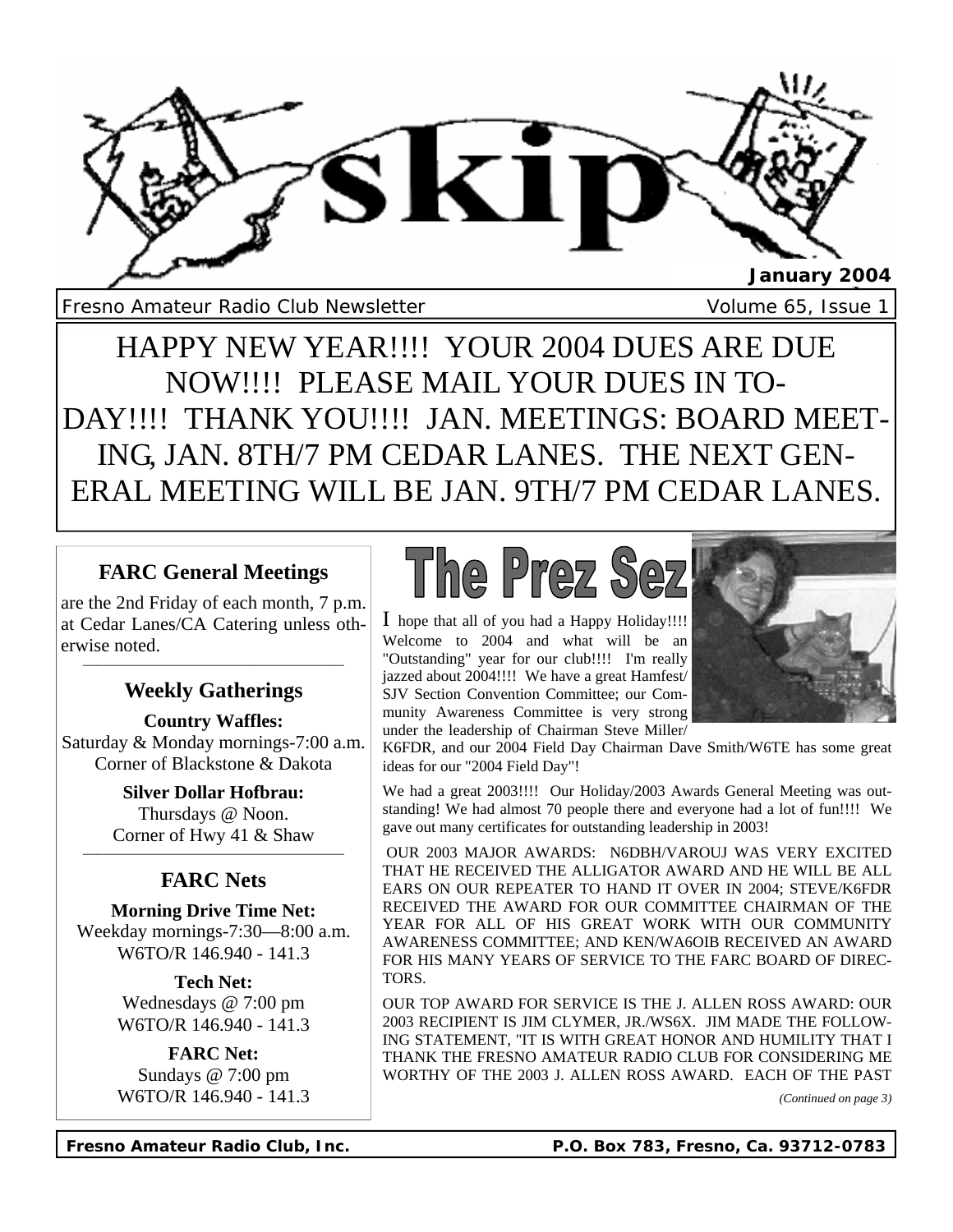| 2004 F.A.R.C.                                                   |                              | <b>Treasurer's Report</b>                                                                              |                                      |                        | <b>SKIP ARTICLES DEADLINE</b>                                   |                |  |
|-----------------------------------------------------------------|------------------------------|--------------------------------------------------------------------------------------------------------|--------------------------------------|------------------------|-----------------------------------------------------------------|----------------|--|
| <b>BOARD OF DIRECTORS</b>                                       |                              | for November 2003                                                                                      |                                      |                        | Please provide any SKIP material by the                         |                |  |
| Kim Davis<br><b>President:</b><br>kdavis@gotnet.net<br>287-9051 | KF6ZSW<br>12/31/04           | Income<br>Expenses                                                                                     | \$1596.83<br>706.06                  |                        | 20th of the prior month.<br>Please send to skip@ae6ge.com       |                |  |
| Vice-President: Craig Carter                                    | K6QI                         | Checking                                                                                               | 6607.60                              |                        |                                                                 |                |  |
| k6qi@sbcglobal.net<br>323-5742                                  | 12/31/04                     | Savings                                                                                                | 5123.68                              |                        | <b>CLUB BADGES</b>                                              |                |  |
| Secretary:<br>Rob Mavis                                         | AE6GE                        | Petty cash                                                                                             | 50.00                                |                        | STARTING AT OUR JAN. 9TH MEETING<br>YOU CAN ORDER CLUB BADGES   |                |  |
| skip@ae6ge.com<br>224-7187                                      | 12/31/04                     | Papers and cans                                                                                        | 0.00                                 |                        | THROUGH KIM/KF6ZSW FOR \$5 EACH.                                |                |  |
| <b>Treasurer:</b><br><b>Bob Sawyer</b>                          | KF6FIG                       | Since this is the last report for 2003, here are some                                                  |                                      |                        | OUR NEW ADVERTISER, OMEGA TRO-                                  |                |  |
| 251-2686                                                        | 12/31/05                     | totals for this year through December 20th.                                                            |                                      |                        | PHY, WILL BE MAKING OUR CLUB                                    |                |  |
|                                                                 |                              | Income:                                                                                                | \$14814.55                           |                        | BADGES. I'LL PLACE THE ORDER                                    |                |  |
|                                                                 | 12/31/05                     | Expenses:                                                                                              | 9645.57                              |                        | EACH MONTH AND HAVE THEM                                        |                |  |
| Jim Bianchi<br>KF6GKC                                           | 432-5517                     | Papers and cans                                                                                        | 1132.77                              |                        | BACK TO YOU BY OUR NEXT MEET-<br>ING. PLEASE CALL ME WITH QUES- |                |  |
| W7POR                                                           | 12/31/05                     | I had hopes of breaking \$1000.00 for the year with                                                    |                                      |                        | TIONS OR COMMENTS, KIM/KF6ZSW                                   |                |  |
| Gene Davis<br>gdavis@gotnet.net                                 | 645-6849                     | the recycling of papers and cans and, thanks to all                                                    |                                      |                        |                                                                 |                |  |
| KA6Y                                                            |                              | the people who participated in the recycling pro-<br>gram, as you can see, we went over that amount by |                                      |                        | <b>2004 BOARD MEETING DATES</b>                                 |                |  |
| <b>Rick Fornes</b><br>fornesasc@aol.com                         | 12/31/04<br>281-4116         | \$132.77. Ted, K6FGE, did a great job collecting                                                       |                                      |                        | AT 7 PM/CEDAR LANES:                                            |                |  |
|                                                                 |                              | and recycling the papers and cans and rebuilding                                                       |                                      |                        | JAN. 8, FEB. 5, MARCH 4, APRIL 1, MAY                           |                |  |
| John Morrice<br>K6MI                                            | 12/31/05<br>275-7373         | the paper trailer this year. Now if we, as club mem-                                                   |                                      |                        | 6, JUNE 3, JULY 1, AUG. 5, SEPT 2, OCT.                         |                |  |
|                                                                 |                              | bers, support the efforts of Marcus, KG6QNY, I                                                         |                                      |                        | 7, NOV. 4, AND DEC. 2.                                          |                |  |
| <b>Bob Allen</b><br>WA6ITN                                      | 12/31/04<br>435-3786         | believe we can exceed the figures for 2003 in 2004.                                                    |                                      |                        | PLEASE MARK THESE DATES DOWN.                                   |                |  |
| W6TE                                                            |                              | The 2004 dues are coming in to the P.O. box and<br>club meetings at a good rate. Prompt payment of     |                                      |                        |                                                                 |                |  |
| Dave Smith<br>w6te@pacbell.net                                  | 12/31/05<br>432-0290         | dues is greatly appreciated by your officers. Thank                                                    |                                      |                        | <b>UPGRADE TO GENERAL</b><br><b>CLASS LICENSE.</b>              |                |  |
| <b>Richard Pack</b><br>KE6SHL                                   | 12/31/04                     | you.                                                                                                   |                                      |                        |                                                                 |                |  |
|                                                                 | 291-2175                     | Bob, WA6ITN                                                                                            |                                      |                        | CLASSES WILL BE STARTING IN                                     |                |  |
|                                                                 |                              |                                                                                                        |                                      | JAN.                   | PLEASE CONTACT DAVE/                                            |                |  |
| <b>Club Contacts</b>                                            |                              |                                                                                                        |                                      |                        | W6TE, 432-0290 OR GENE/W7POR,                                   |                |  |
| <b>Community Awareness Committee:</b>                           |                              |                                                                                                        |                                      |                        | 645-6849 FOR MORE DETAILS.                                      |                |  |
| <b>Steve Miller K6FDR</b>                                       | 448-0142                     |                                                                                                        |                                      |                        |                                                                 |                |  |
|                                                                 |                              |                                                                                                        |                                      |                        |                                                                 |                |  |
| 2004 Field Day/RFI Committee:                                   |                              |                                                                                                        | <b>Local Amateur Radio Repeaters</b> |                        |                                                                 |                |  |
| Dave Smith W6TE                                                 | 432-0290<br>w6te@pacbell.net | <b>Organization/Sponsor</b>                                                                            | Callsign                             | Location               | <b>Frequency Offset Tone</b>                                    |                |  |
| <b>Education/Schollarship Chairman:</b>                         |                              | <b>CARP</b>                                                                                            | K6ARP                                | Meadow Lakes           | 147.675<br>$\mathbf{r}$                                         | 141.3          |  |
| Jim Bianchi KF6GKC                                              | 432-5517                     | <b>CARP</b>                                                                                            | N6JXL                                | <b>Meadow Lakes</b>    | 224.380<br>$\blacksquare$                                       | 141.3          |  |
| <b>Fund Raising Chairmen:</b>                                   |                              | <b>CARP</b>                                                                                            | N6VYT                                | <b>Meadow Lakes</b>    | 444.725<br>$+$                                                  | 141.3          |  |
| Kim Davis KF6ZSW                                                | 287-9051                     | <b>CARP</b>                                                                                            | N6JXL                                | <b>Meadow Lakes</b>    | 1286.300<br>$\blacksquare$                                      | 141.3          |  |
| <b>Steve Miller K6FDR</b><br>2004 Hamfest/SJV Conv. Co-Chairs:  | 448-0142                     | <b>CCAC</b>                                                                                            | <b>KE6VFU</b>                        | <b>Meadow Lakes</b>    | 146.790<br>$\overline{a}$                                       | 141.3          |  |
| Kim Davis/KF6ZSW                                                | 287-9051                     | <b>CCAC</b>                                                                                            | <b>KE6VFU</b><br><b>KE6VFU</b>       | <b>Meadow Lakes</b>    | 223.780                                                         | 141.3          |  |
| Rick Fornes/KA6Y                                                | 281-4116                     | <b>CCAC</b><br><b>CONDOR</b>                                                                           | WB6BRU                               | Meadow Lakes<br>Fresno | 444.250<br>224.900<br>$\blacksquare$                            | 141.3<br>156.7 |  |
| Papers & Cans Collections:                                      |                              | FARC                                                                                                   | W6TO                                 | <b>Meadow Lakes</b>    | 146.940<br>$\overline{\phantom{a}}$                             | 141.3          |  |
| Marcus Beedle KG6QNY                                            | 360-7444                     | <b>FARC</b>                                                                                            |                                      | <b>Meadow Lakes</b>    | 223.940<br>$\overline{\phantom{a}}$                             | none           |  |
| <b>Public Information Officer:</b>                              | 229-2554                     | <b>FARC</b>                                                                                            |                                      | <b>Meadow Lakes</b>    | 444.200<br>$\hspace{0.1mm} +$                                   | 141.3          |  |
| Jan Whitteberry KG6SUL                                          | jwhitt1@comcast.net          | K6SIX                                                                                                  | K6SIX                                | Mariposa               | 441.350<br>$^{+}$                                               | 107.2          |  |
| Membership, Net Manager and FARECC                              |                              | <b>KARC</b>                                                                                            | W6VFZ                                | Coalinga               | 224.440<br>$\overline{\phantom{a}}$                             | 100.0          |  |
| Chairman:                                                       |                              | <b>KARC</b>                                                                                            | W6EMS                                | Fresno                 | 440.675                                                         | 110.9          |  |
| Gene Davis W7POR                                                | 645-6849                     | <b>KARC</b>                                                                                            | W6EMS                                | Fresno                 | 1286.475<br>$\overline{\phantom{a}}$                            | 110.9          |  |
|                                                                 | gdavis@gotnet.net            | Kings ARC                                                                                              | KA6Q                                 | Hanford                | 145.110<br>$\blacksquare$                                       | 100.0          |  |
| <b>SKIP Newsletter Editor:</b><br>Rob Mavis AE6GE               | 224-7187                     | <b>Kings ARC</b>                                                                                       |                                      | Castle Peak            | 147.240<br>$^{+}$                                               | 100.0          |  |
|                                                                 | skip@ae6ge.com               | <b>Kings ARC</b>                                                                                       | W6IYY                                | Coalinga               | 147.330<br>$^{+}$<br>$\blacksquare$                             | 100.0          |  |
| <b>Technical Services Committee:</b>                            |                              | <b>Kings ARC</b>                                                                                       |                                      | Santa Rita Peak        | 224.440<br>$\overline{\phantom{a}}$                             | 100.0          |  |
| Kim Davis KF6ZSW                                                | 287-9051                     | Kings ARC                                                                                              | N <sub>6</sub> DL                    | Coalinga<br>Hanford    | 224.820<br>$^{+}$                                               | 114.8          |  |
| Ken Holden WA6OIB<br>Dave Smith W6TE                            |                              | Kings ARC<br><b>Kings ARC</b>                                                                          | KA6Q<br>N <sub>6</sub> OA            | Coalinga               | 441.675<br>441.900<br>$^{+}$                                    | 100.0<br>100.0 |  |
| Rick Fornes KA6Y                                                |                              | Madera Co. ARC                                                                                         | W6WGZ                                | Oakhurst               | 147.180<br>$^{+}$                                               | 146.2          |  |
| Rob Mavis AE6GE                                                 |                              | Madera Co. ARC                                                                                         |                                      |                        | 441.175<br>$\overline{\phantom{a}}$                             | 146.2          |  |
| <b>Web Site Manager:</b>                                        |                              | <b>MTS</b>                                                                                             | N6MTS                                | Fresno State           | 145.230<br>$\overline{\phantom{a}}$                             | 141.3          |  |
| Craig Carter K6QI                                               | 323-5742                     | NV <sub>6</sub> B                                                                                      | NV <sub>6</sub> B                    | Fresno                 | 224.960<br>$\blacksquare$                                       | 192.8          |  |
|                                                                 | k6qi@attbi.com               | <b>RACES</b><br>W6DCP                                                                                  | N6HEW<br>W6DCP                       | Fresno<br>Parkfield    | 147.150<br>$\boldsymbol{+}$<br>147.240<br>$\boldsymbol{+}$      | 141.3<br>none  |  |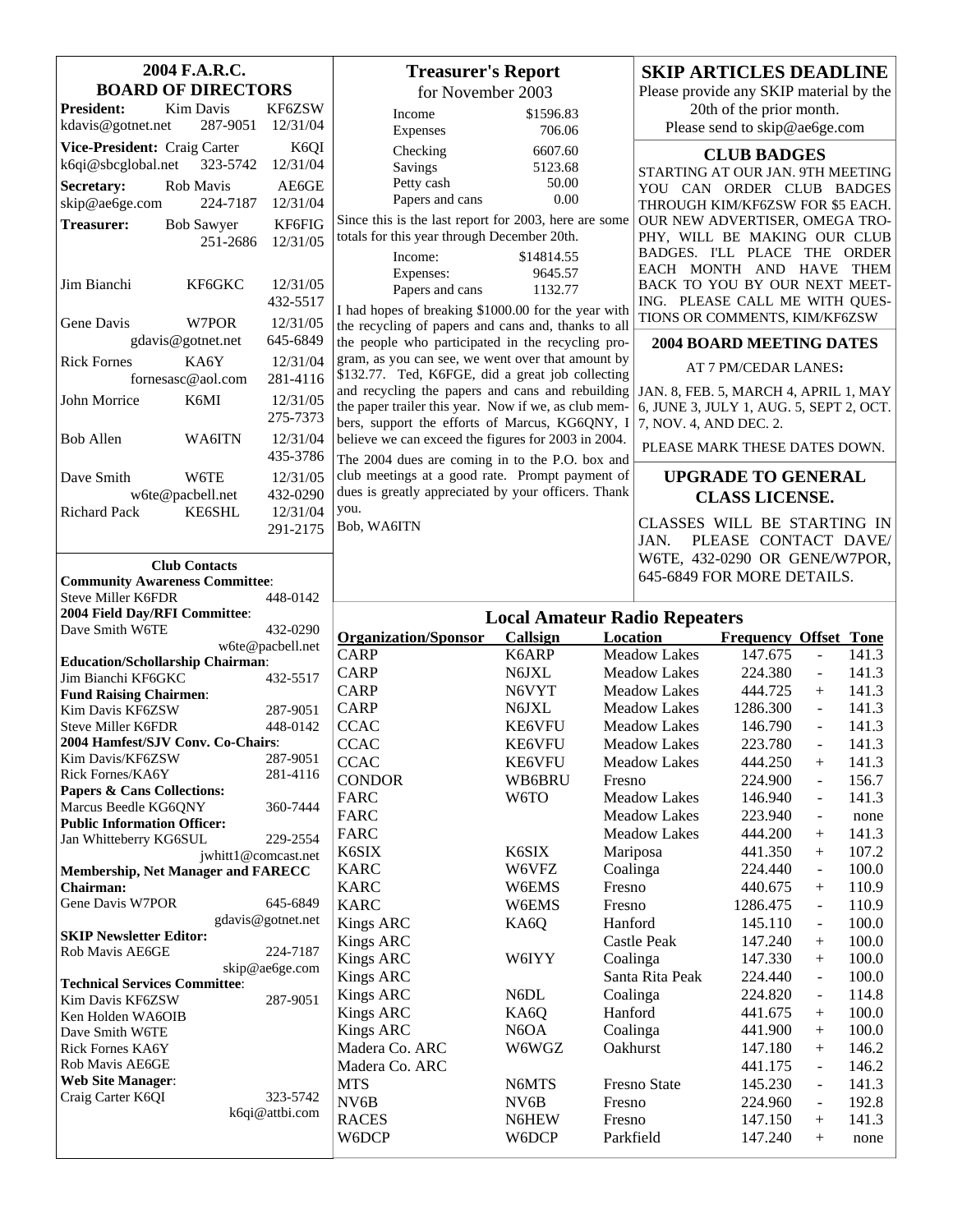### **SKIP Fresno Amateur Radio Club January 2004**

SIX YEARS, AS THE NEW RECIPIENT OF THIS AWARD WAS ANNOUNCED, I OBSERVED WITH ADMIRATION AND AWE, AND ACKNOWLEDGED THE TREMENDOUS CONTRIBUTION THAT PERSON HAD BROUGHT TO THE CLUB. NEVER, FOR A FLEETING MOMENT, DID I CON-SIDER MY SELF A CANDIDATE FOR THIS AWARD. SO FOR THE NEXT YEAR I WILL BEAR AND DISPLAY THE TROPHY WITH PRIDE. IT IS MY HOPE THAT MY NAME ON THE TROPHY WILL CONTINUE THE REPUTATION OF PUBLIC SERVICE THAT MY FOREBEARS BEGAN. I WILL ATTEMPT TO CARRY IT FORWARD TO THE NEXT RE-CIPIENT WITH DIGNITY AND RESPECT. THANKS AGAIN FOR YOUR TRUST IN ME." THANK YOU JIM/ WS6X FOR ALL OF THE OUTSTANDING WORK YOU'VE DONE FOR F. A. R. C.!!!!

 We still have a few awards to give out the next time we see you at a meeting!

I want to thank Bob/KF6FIG for Chairing our Santa Project at Valley Children's Hospital of The Central Valley on Dec. 20th. Bob and his crew did a great job!!!! Bob and I would like to thank the staff at VCH and: Steve/K6FDR; Richard/KE6SHL; Harold/KF6CL; Lee/AC6WS and Gene/W7POR. The kids had a lot of fun talking with Santa on the radio!!!! We hope to do more projects like this!!!!

Here's another reminder to our Board of Directors: PLEASE E-MAIL YOUR BIO OR UPDATED BIO AND PHOTO TO CRAIG/K6QI ASAP FOR OUR FARC WEB SITE!!!!

I hope to see all of you at our exciting Jan. General Meeting!!!! Thanks to all of you for making 2003 such a great year for FARC!!!!

-73, Kim/KF6ZSW :)

## **JANUARY 9TH GENERAL MEETING PROGRAM SPEAKER BIO**

Tommy Montes was born in Texas and moved to Parlier at an early age. He entered the Army in 1967. After basic training he was assigned to the 459th Signal Battalion for further training in the operation and maintenance of forward communication bases. These units were deployed every 30 miles in close proximity to the front lines.

In December of 1967 Tommy's unit was deployed to Vietnam. While serving near Phu Hip, their position was overrun by the Viet Cong, resulting in the deaths of 8 troops. Tommy received several gunshot wounds. After convalescing from his injuries, he was promoted from Corporal to Staff Sergeant and returned to command a relay station. Tommy served a total of 15 months in Vietnam.

Tommy lives near Fresno, with his wife of 38 years, Esther. They have 3 grown children, a son and 2 daughters along with several grandchildren. He recently completed a new home that he designed and built himself. Tommy and Esther are now looking forward to retirement

## **New General Class Question Pool Released**

The Question Pool Committee (QPC) of the National Conference of Volunteer Examiner Coordinators has released a revised and expanded Amateur Radio General class (Element 3) question pool into the public domain. The new question pool becomes effective July 1, 2004, and must be used to generate all General written examinations administered on or after that date.

"The pool has been expanded to 432 questions," said ARRL VEC Manager Bart Jahnke, W9JJ, a member of the Question Pool Committee, who notes that all subelements grew slightly. "The largest increase in questions this time around was in our Operating Procedures and Amateur Radio Practices subelements," he said. The General class question pool does not contain any diagrams or symbols.

The new Element 3 question pool is available on the ARRL Amateur Exam Question Pools Web page at http://www.arrl.org/ arrlvec/pools.html in Adobe PDF and ASCII text format. It includes all questions and answers relating to Element 3.

The Question Pool Committee now is turning its attention to developing an outline for an updated Amateur Extra class (Element 4) question pool, which will be revised over the next 24 months, Jahnke said. It will go into effect July 1, 2006. The deadline to submit input to the Amateur Extra question pool syllabus is May 1, 2004.

Commenters may address specific Element 3 questions as well as inputs to the Element 3 syllabus and question pool to the Question Pool Committee via e-mail at, qpc@arrl.org.

*-ARRL Bulletin* 

## **Technician License Training Classes**

The annual CARP Tech training classes begin Tuesday January 20th at 6:30pm. Classes will be held at the Clovis Senior Center and will run for 8 weeks.

For those who wish to upgrade to Extra, there will be an informal Extra class Question and answer session on those nights as well.

Please contact Ray Harkins KB6LQV 270-0520 or Rob Mavis AE6GE 224-7187 for more information. Or http://carp.oldtuberadio.com

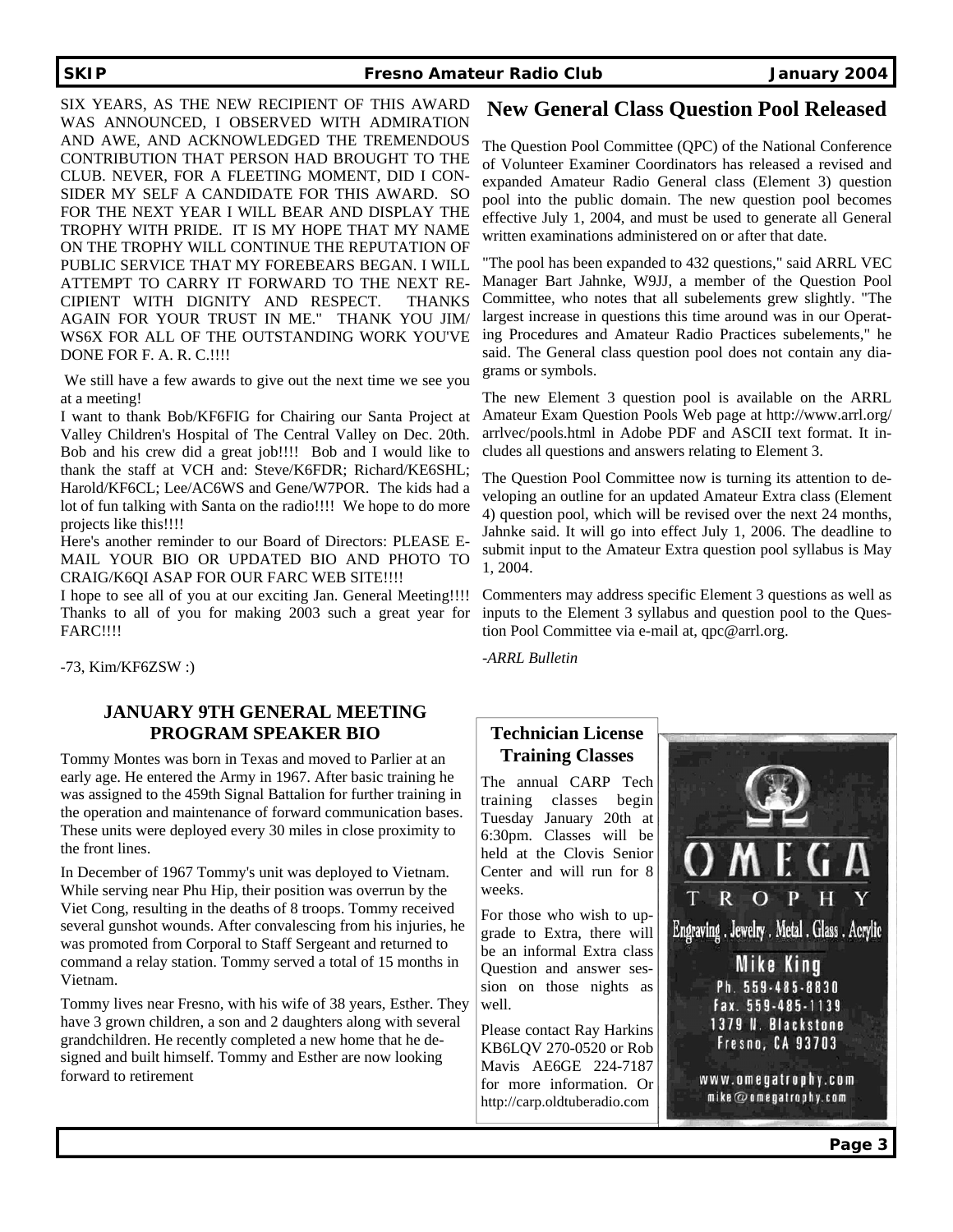#### **SKIP Fresno Amateur Radio Club January 2004**

#### **SAN JOAQIN VALLEY SECTION.**

#### **Report for the month of November2003**:

SM Charles McConnell, W6DPD- ASM K6YK, ACC W6DPD, SEC K6IN, OOC N1VM, STM K6RAU, PIC KE6IGJ, TC W6TE. Greetings from the ARRL San Joaquin Valley Section. If your club would like news of their activities and events listed here, please send the information to your SM, w6dpd@arrl.org. Emergency Coordinators are needed in Mono and Calaveras Counties. Contact K6IN, k6sec@mercednet.com, or W6DPD (w6dpd@arrl.org) if you can help. Please write your congressional representative and urge support and co-sponsorship of HR 713, the Amateur Radio Spectrum Protection Act and HR 1478, which would apply

PRB-1 to CC&Rs. Also contact your Senators and urge support and co-sponsorship of S 537, the Amateur Radio Spectrum Protection Act. The International DX Convention will be April 23- 25, 2004 at the Holiday Inn at Visalia. Check scdxc.org/ visalia2004 for information. The 2004 Fresno Hamfest will be May 1, 2004, at the Ramada Inn in Fresno. This will also be the San Joaquin Valley Section Convention. As plans are completed, announcements will be placed on websites.

The ARRL invites nominations of exceptional young Amateur Radio operators for the ARRL Hiram Percy Maxim Memorial Award. Nominations are due to ARRL section managers by March 31, 2004. The HPM Award goes each year to an enthusiastic and active amateur licensee aged 21 or younger whose contributions to Amateur Radio and to the community are of the most exemplary nature. An ideal nominee may be involved in recruiting new hams through demonstrations as well as by example to his or her peers; on the air and/or public service activities; employing technical ingenuity to further Amateur Radio; public relations activities; and organizations on a local, state or national level. The HPM Award winner receives an engraved plaque and a check for \$1500. Details are available on the ARRL Hiram Percy Maxim Memorial Award Web page <http://www.arrl.org/ FandES/field/awards/hpm.html>, which includes a link to the nomination form. Those nominating HPM Award candidates should include their contact information and forward the form to their ARRL Section Manager (w6dpd@arrl.org). Section managers also may nominate young hams for this award. For additional information, contact Jean Wolfgang, WB3IOS



(jwolfgang@arrl.org).

The fifth annual SKYWARN Recognition Day (SRD) will take place this year on

Saturday, December 6, 2003. SKYWARN Recognition Day this year will be held

from 0000 UTC to 2400 UTC on December 6, 2003. Scott Mentzer, the creator and promoter of the event, strives to involve more NWS offices and Amateur Radio operators each year. In 2002, participants logged nearly 23,000 QSOs during the 24-hour event. Last year nearly 70 countries were contacted. To learn more about this year's event, check out the NOAA Web site:

http://hamradio.noaa.gov/. This site includes a link to a list of participating National Weather Service offices and their call signs.

 The following have completed ARECC courses: Level One WA6BEF and KG6OIX; Level Two KC5LUB and W6RFR; and Level Three W6PAJ. W6RFL qualified for 5BWAS.

 K6SSN achieved sixth place in the Pacific Division in the 2003 June VHF QSO Party. AA6ID is working DX.

TCARES officers for 2004 are Pres. KG6FEY; VP WB6WFF; Sec. KE6RGP; and Treas WA7MOB. The club meets the third Saturday in Sonora. Stockton-Delta ARC 2004 officers are Pres. KB6NVB; VP. KG6EYC; Sec, KE6EFD; and Treas. N6LHL. The club meets the second Thursday in Stockton. The Kern County Central Valley ARC operates a road and weather net during the Thanksgiving, Christmas and New Years travel days as a service to travelers on the 145.15- PL 100 HZ. The net reports road conditions on the roads over the mountains and valleys of Kern County. The 2004 officers are Pres. N6ZFN; first VP KC6ZRF; second VP KG6OPR; Sec. KD6UQZ; and Treas. KG6PTF; and Past Pres. WA6ALB. The club meets the fourth Tuesday in Bakersfield. Fresno ARC officers for 2004 are Pres. KF6ZSW; VP K6QI; Sec. AE6GE; and Treas. KF6FIG. The club meets the second Friday in Fresno. Links to SJV club web pages are located on the sjv portion of the

pdarrl.org web site. I hope that you find the new gear you want under thetree this holiday season. I wish you all the best in 2004.

**TOM JARVIS** Owner **MARCI JARVIS**  Suits · Tuxedo · Sport Coats **Custom Shirts · Slacks** Ind. & Group Sales

**IN STYLE II** 

Clothing for men

359 E. Shaw #101 Fresno, CA 93710 Res: (559) 645-1816 Bus: (559) 226-5920 1-888-559-5756 Cell: (559) 930-2816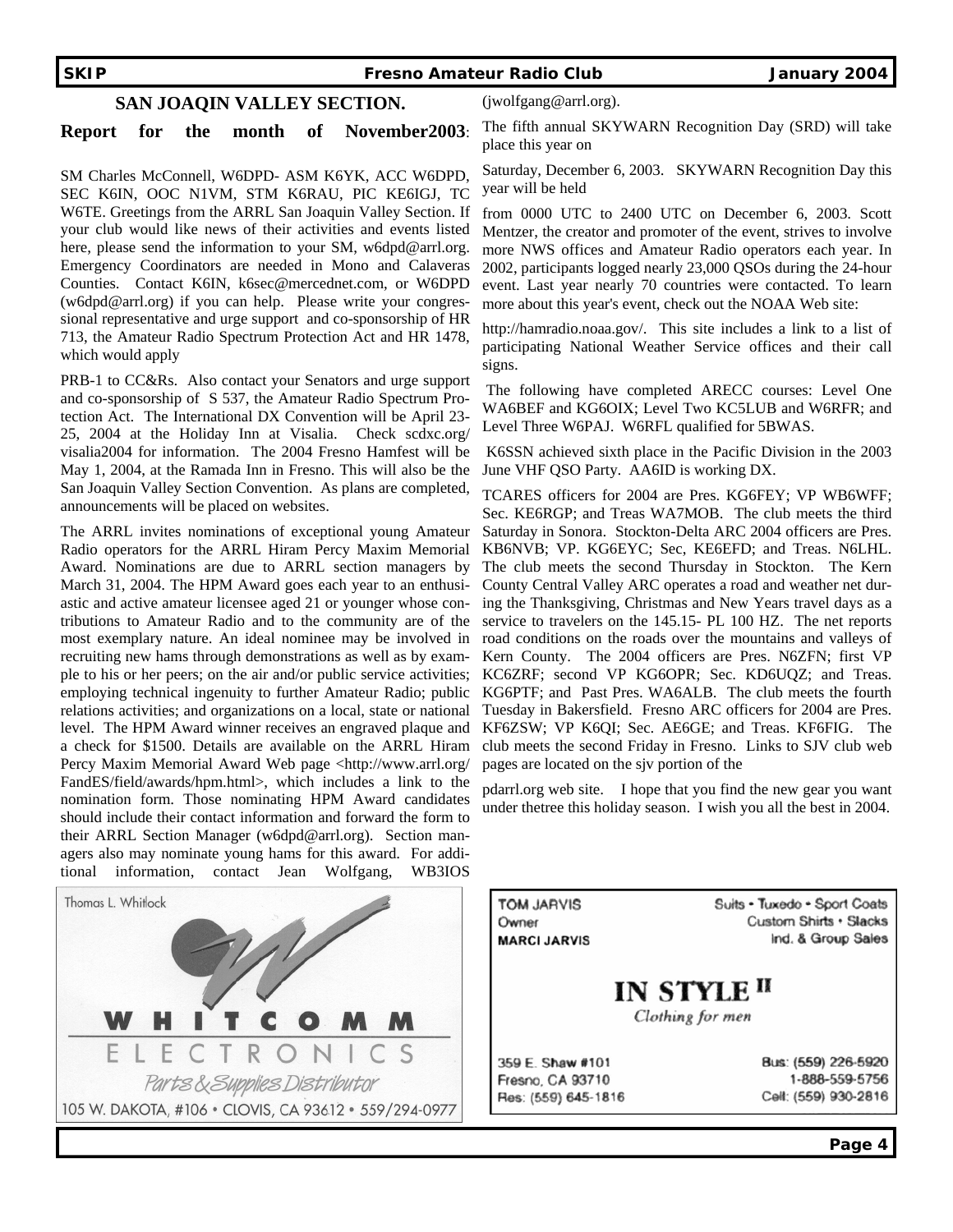### **SKIP Fresno Amateur Radio Club** January 2004 **January 2004**

## **KA6Y's----------ASK THE EXPERT**

**Question from a fellow ham: Why are DC switching supplies so much smaller than DC linear power supplies? They seem so small can they really supply the required current for most HF rigs?** 

Well it seems that switching supplies are the new up and coming power supply of the future.

Without getting into all the details of the design I can say that switching power supplies are very efficient and can deliver high currents in small packages. However for all the good they have brought to our hobby there is one major drawback with these supplies. **NOISE.**

 Most switching supplies use switching frequencies in the 20KHz to 800 KHz range, which for most amateur radio frequencies has little interference effect. But, the main problem with the switching supplies is not the switch frequency but the rise and fall time of the digital gates. These transients produce harmonics well within the amateur spectrum especially in the HF bands. The filtering networks used in these supplies are much more extensive and complex than a regular linear supply. But even with these new complex filters, most switching supplies still have a level of noise far greater than a linear supply. Some of the measurement's I have made between switching and linear supplies show that switching supplies have at least 30 dB more switching noise than linear supplies in the HF frequency range.

Well what does this mean for most hams? For the serious DX chaser who really needs exceptional sensitivity I would not recommend using a switching supply on any radio, but for most hams that aren't interested in trying to pick out a S1 signal level, switching supplies work well. You can't beat the power you get in such a small package.

I want to thank all of you who have sent in your questions to ASK THE EXPERT. I hope my answers have helped you expand your knowledge and enjoyment in amateur radio for years to come.

As a member of the board I would like to ask that all members become more active in the club in 2004. Hopefully we can reach out to the community and grow are ranks and enjoyment in this hobby. **I wish you all a Merry Christmas and Happy New year. May Santa bring you all the ham gear you wished for?** 

Happy hamming Rick Fornes—KA6Y ARRL Technical Specialist **fornesasc@aol.com**—281-4116



#### **VE Corner Amateur Radio VE Exams in Fresno Unlicensed thru Extra Class Fresno Amateur Radio Club—A.R.R.L. VEC**

Exams for all Amateur license classes will be conducted on the following dates in Fresno, California. Exams are given on Sunday and Begin at 1:00 P.M.

- February. 1
- May 2
- August 1
- November 7

**Location:** Seventh Day Adventist Central Church, 2980 East Yale, Fresno CA 93703. One block south of Clinton and one block west of First Street, southwest corner of Yale and Orchard. Watch for signs.

**Directions:** From Hwy 99, take Clinton Ave. exit east four miles to First St., turn right (South), one block right on Yale, one block. Look for Signs. From Highway 41, take Shields Ave exit, turn right (East), 1 mile to First St., turn right, continue one block past Clinton, right on Yale to Orchard. Look for Signs.

Theory Exams are multiple choice. Code Exam is fill in the blank. Express mail is used to send paperwork to ARRL, who sends data to FCC via electronic mail, thus assuring the fastest possible service on new licenses which typically arrive in about 2 weeks.

**Bring:** Two ID's, one with photo. Taxpayer ID Number (Social Security Number) or ULS registration number. **Fee is \$12.00 per test session**. Original copy of Amateur License and CSCE's if upgrading.

Talk in on W6TO/R 146.94/64 repeater. Walk-in's only, no pre-registration.

More info contact Chuck, W6DPD, 559-431-2038

### **HAPPY BIRTHDAY WISHES TO THESE FARC MEMBERS FOR JANUARY 2004**

BOB AIRHART WA6RTS BRITTANY BIANCHI KG6GIX DAVID SMITH W6TE DAVID COLLINS N6BYI GARY GLEIM W6OCW GENE DAVIS W7POR GIL HERNANDEZ K0REO GLEN CAINE N6HEW GRANT STOREY W6NTK JAN WHITTEBERRY KG6SUL SKIP TYSON K6YRZ JIRA PARAKUL W6/HS2TBC JOHN MARTIN KG6AWB JOHN MCCONNELL K6ESL KIM DAVIS KF6ZSW RAYMOND FRITH WB6UCQ RICHARD WILSON W6GV ROBERT STUCKY K6LYI TOM JARVIS KG6KYU VAUGHN JUPE N6VA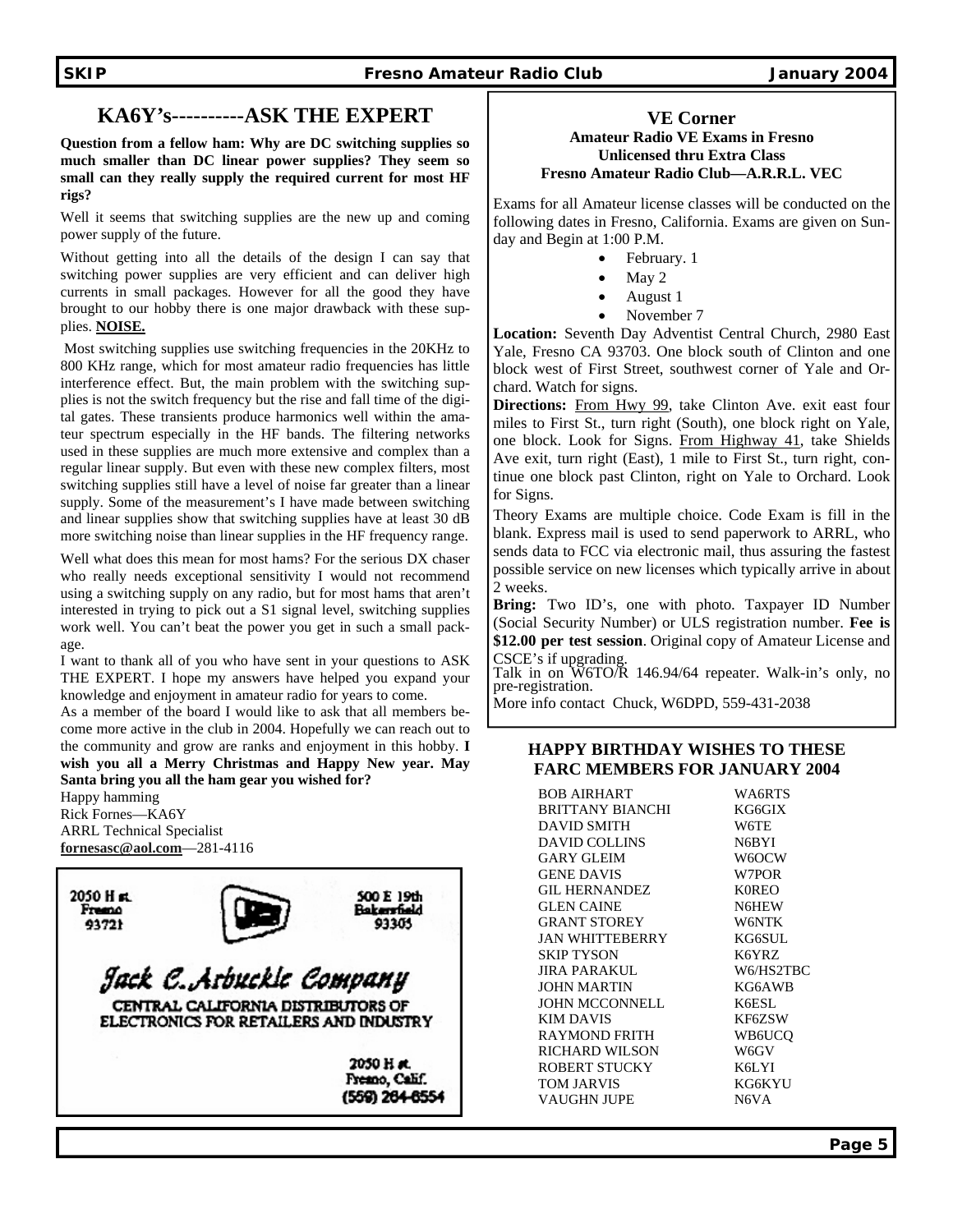#### **SKIP Fresno Amateur Radio Club January 2004**

## **W6TE's Satellite—News/Tips & Techniques**

#### Friends,

Another year has come and gone… by the time you read this, it will be 2004! Happy New Year! I hope everyone had a great Christmas and great year. I know I did!

2003 was a year of highs and lows for amateur satellites with the launch of several new birds and the loss of some older satellites, and of course, the loss of the Space Shuttle Columbia.

#### Looking Back

Successful launch of SaudiSat-1C, designated OSCAR 50 (SO-50). The launch and separation were accomplished flawlessly on December 20th, 2002 and became available to the Amateur satellite community in mid January. SO-50 carries a new mode J FM amateur repeater experiment operating on 145.850 MHz uplink and 436.800 MHz downlink.

OSCAR-11 celebrated its 19th birthday on March 1st! It achieved 100,000 orbits on 31 October 2002. The satellite continues to output consistent signals on its 145.826 and 2401.5 MHz. beacons.

Two CubeSats XI-IV and CUTE-I were launched 30 Jun 2003, 14:15:26 UTC+2, by Japanese Universities: XI-IV operates on downlink of 436.8475 and 437.490 FM Packet.

In June FO-29 was reactivated by JARL control station on orbit# 33721. The satellite is currently operating mode JA.

Space Shuttle Columbia was lost over the southern United States at approximately 1400 UTC February 1, 2003.

> David M. Brown, KC5ZTC - Mission Specialist Kalpana Chawla, KD5ESI - Mission Specialist Laurel Clark, KC5ZSU - Mission Specialist Rick D. Husband - Commander William C. McCool - Pilot Michael P. Anderson - Payload Commander Ilan Ramon - Payload Specialist

#### Looking Ahead:

AMSAT OSCAR-E amateur radio microsat--the "Echo Project"- is scheduled to launch March 31, 2004. The satellite will incorporate two UHF transmitters, each running from 1 to 8 W and capable of simultaneous operation, four VHF receivers and a multiband, multimode receiver capable of operation on the 10 meter, 2 meter, 70 cm and 23 cm bands. Echo will feature V/U, L/S and HF/U operational configurations, with V/S, L/U and HF/S also possible. FM voice and various digital modes--including PSK31 on a 10-meter SSB uplink--also will be available.

The next Space Shuttle mission, STS-114 is scheduled to launch between Sept. 12 and Oct. 10, 2004 with the first female Commander, Lt. Colonel Eileen Collins.

It's been 100 years since the first successful sustained powered flight in a heavier-than-air machine were made by Wilbur and Orville Wright. Since that time, there have been 50 OSCARs in orbit, many successful shuttle flights with ham radio on board plus the RS satellites, Mir (ham radio and SSTV) and now the ISS ARISS (Amateur Radio on the International Space Station). We've come a long way!!

I would like to wish everyone a very happy and prosperous 2004! 73,

Dave Smith / W6TE

ARRL Technical Coordinator/ AMSAT Area Coordinator

## **EC's CORNER**

*- Gene, W7POR*

Welcome to a brand new section of your newsletter - Emergency Communications! This new year brings some exciting challenges. Plans for formalizing the FARC Emergency Communications Preparedness Project have been proceeding. We are on the verge of launching a meaningful, and timely plan to answer requests for assistance in the case of safety threats to our community.

In order to meet the challenge of both natural and man-made threats to our well-being, emergency communications readiness brings some very different protocols and on-air conduct. We will be asking members to join us in forming a special core of trained and highly efficient operators who will man any future communications needs required of us.

Part 97 Rules in Paragraph 97.1(a) define one of the purposes of the Amateur Radio Service as serving the public: "...Recognition and enhancement of the value of the amateur service to the public as a voluntary noncommercial communication service, particularly with respect to providing emergency communications." In other words, we have a responsibility to provide communications in time of need. It has been a traditional responsibility of the Amateur Radio Service since around 1913. In today's Amateur Radio, disaster work is a highly organized and worthwhile part of day-to-day operation, implemented principally through amateur public service groups.

It is hard, demanding work and will require serious commitment in order to be effective. If you would like to find out more, please contact me. More is on the way! As they say, "Stay tuned."

y Meth Yea

Michael B. Staal K6MYC Vice President/Designer Antenna Systems, Inc. 4402 N. Selland . Fresno, CA 93722 (559) 432-8873 · FAX: 432-3059 Antennas from DC to microwave Custom design & manufacturing Computer optimized performance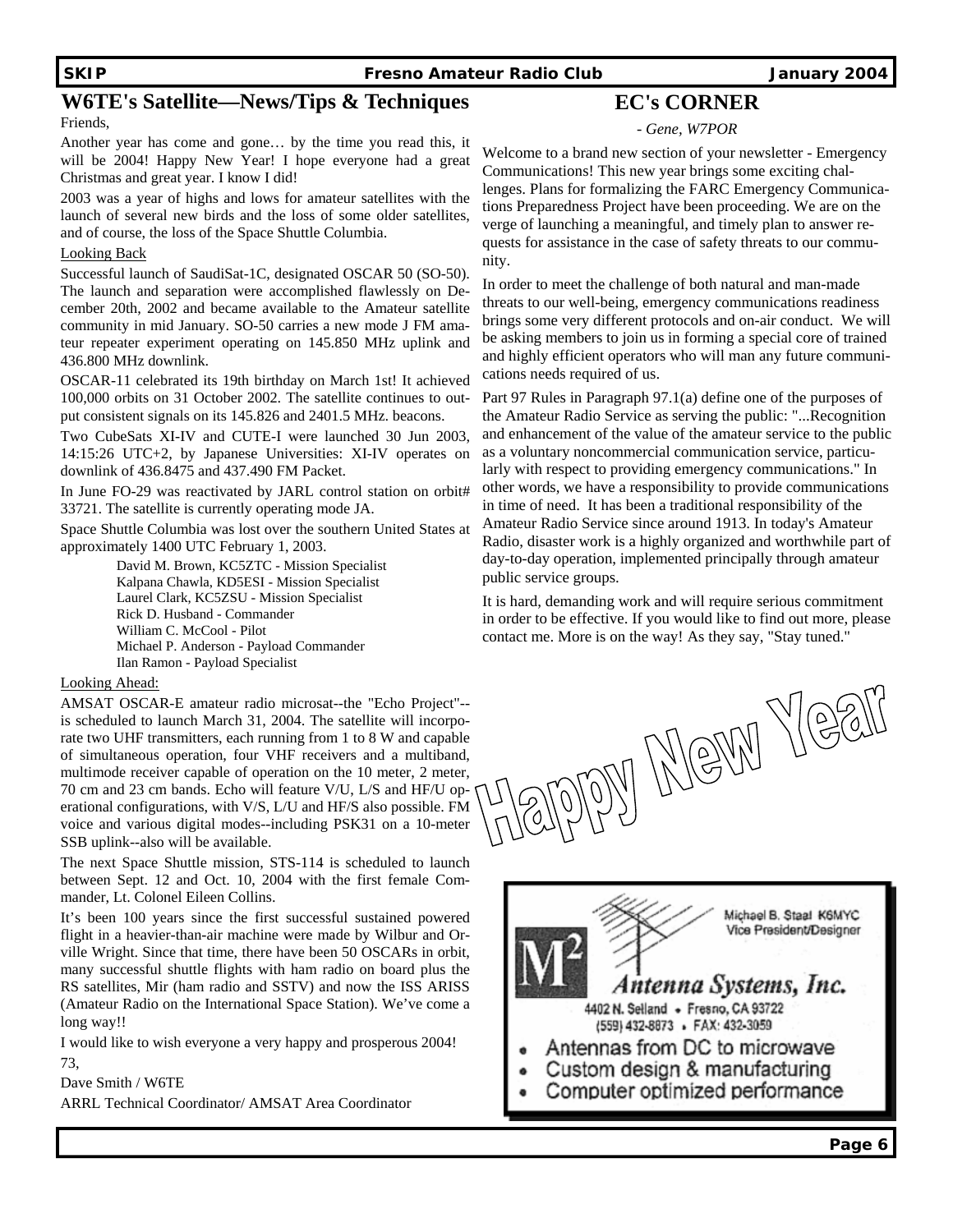#### **SKIP Fresno Amateur Radio Club January 2004**  Papers and Cans, WA6ITN. Bob was happy to report achieving **Fresno Amateur Radio Club**  the goal of **Board of Directors Meeting minutes** raising over \$1,000 this year. December 4, 2003—Cedar Lanes FARCECC. Gene, W7POR presented a Fresno Amateur Radio President Kim, KF6ZSW called the meeting to order at 7:05 P.M. Emergency Communication Corps planning manual. After much Present were board members: Kim, Rob, AE6GE, Gene, study, it was decided by the board "To proceed with speaking to W7POR, John, K6MI, Bob, WA6ITN, Pat, W6YEP, Ken, the Fresno Mayor's office about the FARC providing emergency WA6OIB, Chuck, W6DPD, and new board members Dave, communications, and then bring a mission statement to the board W6TE, Jim, KF6GKC, Bob, KF6FIG. FARC Public Relations and the membership". Motion was approved. Officer Jan, KG6SUL also attended. Field Day 2004, Dave, W6TE. The FD committee will start Absent were Craig, K6QI, Rick, KA6Y, and Richard, KE6SHL. work in January. President Kim thanked the past officers and the 2003 directors, Old Business. and welcomed the new directors. The officers for 2004 are: Kim, Jan. 24, Saturday, was looked at for a five year planning meeting President, Craig, V.P., Rob (AE6GE), Secretary, and Bob for the new board. (KF6FIG), Treasurer. New Business. The minutes for the November meeting were accepted as written Omega Trophy is digitizing our logo at a \$50 cost. The logo will by Rob, AE6GE, and published in Skip. be used for \$5 badges. No minimum charge for badges when The treasurer's report presented by Bob, WA6ITN, was studied ordered. and accepted. The report includes \$108 donation from "In Style Meeting adjourned by President Kim at 9 P.M. 2". Income received from four FSU games totals \$2758.35 Respectfully submitted, (\$2680.79 plus \$77.56 in tips). Income from two more games John Morrice, K6MI still to be received. The treasurers' report will be given at meet-**Fresno Amateur Radio Club -General Meeting minutes**  ings and in Skip, but details won't be given on the net. Dec. 12, 2003 Committee Updates and Reports: Community Awareness/Fund Raising, Kim, KF6ZSW and Bob, The Holiday/Awards Meeting convened at 7:29 PM at Cedar KF6FIG. Lanes. Santa on the radio will be at Valley Children's Hospital Saturday, President Kim/KF6ZSW started the meeting with introductions. December 20th, with a set up meeting on December 13. The Nov. meeting minutes are in our Skip Newsletter. Hamfest/SJV Section Convention, co-chair KF6ZSW and Dave, Treasurer Bob/WA6ITN announced that the CSUF Fundraiser W6TE. The hamfest has been designated as a SJV Section Conraised over \$4,000. WA6ITN also thanked Tom Jarvis/In Style 2 vention, and committee meetings for the May 1st event are in for donating \$8 to FARC for each shirt ordered by our club memprogress. Holiday Awards Meeting, December 12th, Jim, KF6GKC and bers. KF6ZSW. 7 P.M. The 2003 Awards were given out. Drawings took place throughat Cedar Lanes. Extra prizes, HT IC-Q7 radio for top prize. out the evening. Many Meeting adjourned at 8:20 PM. awards are planned. One ticket for door prizes, free, for all who Submitted by, President Kim Davis/KF6ZSW attend. 2406 North Blackstone Ave. • Fresno, California 93703 Phone (559)227-2986

Shop at **SPARKY'S** for all your electronic needs. Everything in electronics for.

## **HOBBYIST**

## **DO-IT-YOURSELFER EXPERIMENTER**

Professional and Amateur Radio publications, since 1963!

Shortwave radios - Parts - Tools Computer accessories - LAN - Data Comm. Cables and wire.